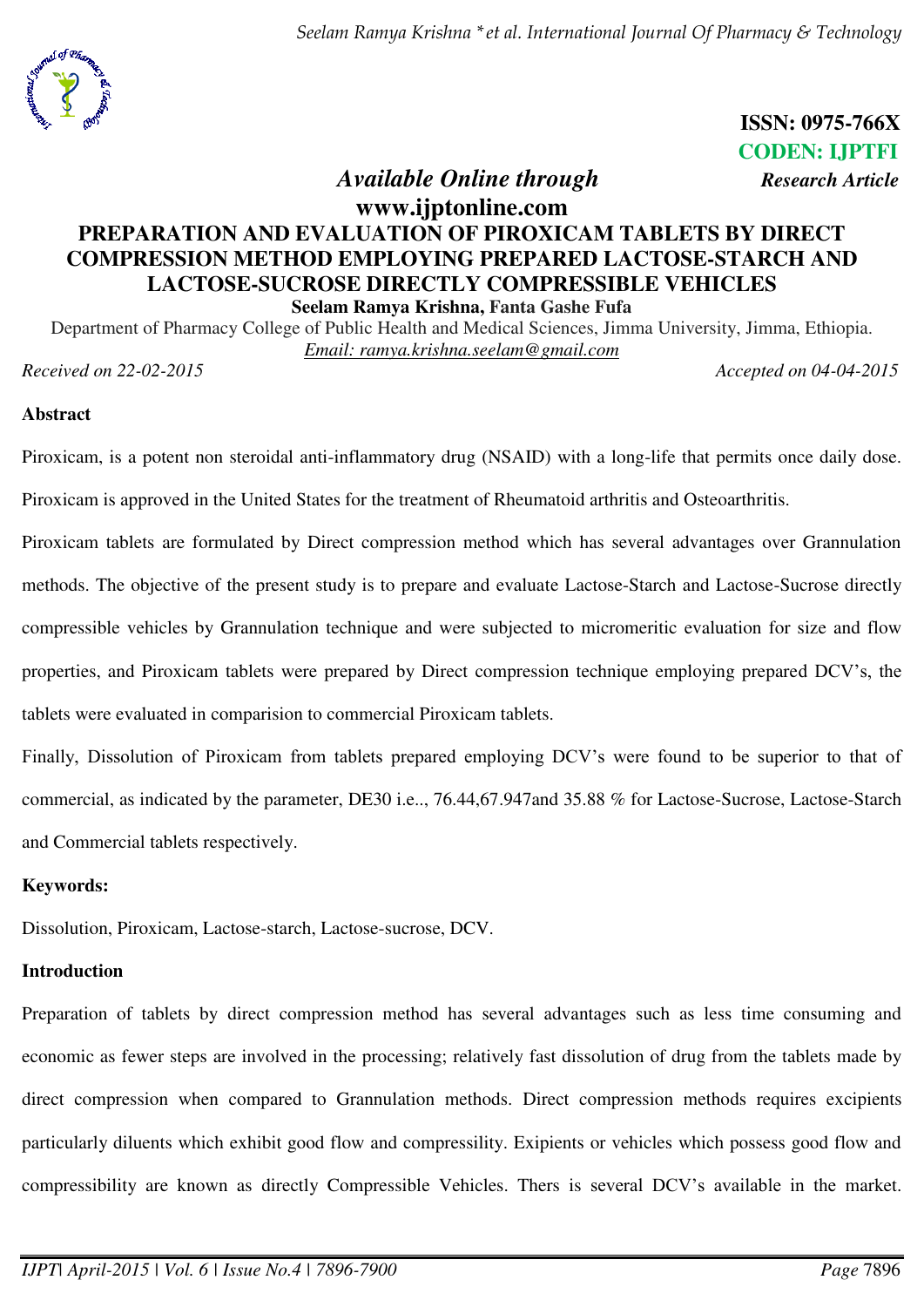Examples include Starch 1500 (pregelatinized starch), Microcrystalline cellulose (avicel PH102), Spray dried lactose (lubritos SD), Encompress (dicalcium phosphate).

The objective of the present study is to prepare and evaluate Lactose-Starch and Lactose-Sucrose directly compressible vehicles by Grannulation technique and were subjected to micromeritic evaluation for size and flow properties, and Piroxicam tablets were prepared by Direct compression technique employing prepared DCV's, the tablets were evaluated in comparision to commercial Piroxicam tablets.

#### **Materials and Methods**

#### **Materials***:*

Piroxicam is obtained as gift sample from Dr.Reddy's Lab, Hyderabad. Crosspovidone was purchased from Sd Fine chemicals Limited, Mumbai. All other chemicals used in the study were analytical grade.

#### **Methods***:*

#### **Method of Preparation of DCV's:**

Wet Grannulation method was used for preparing the DCV's. Aratio of 80: 20 in the case of Lactose-Starch and 90: 10 in the case of Lactose-Sucrose were used in the preparations. Lactose and Starch or Lactose and Sucrose were blended thoroughly in a dry mortar. The blend of powders were then granulated with 8% w/v mucilage of acacia(q.s.). The duff mass formed was pressed through mesh no: 12. The wet granules formed were dried at  $75^{\circ}$ c for 2 hrs. The dried granules were again passed through mesh no: 12 to break agglomerates. The fines formed were removed by sieving through mesh no: 80. The product that passes through mesh no:12 and retained on mesh no : 80 were collected as directly compressible vehicles.

### **Evaluation of DCV's prepared:**

The DCV's prepared were evaluated for size and size distribution using standard sieves and for flow characteristics by measuring Angle of repose and compressibility index. The results are given in table:

### **Preparation of tablets by direct compression method:**

Piroxicam tablets were prepared by direct compression method employing prepared DCV's as per the formula given in table: Piroxicam, cross povidone, lactose are thoroughly blended in a dry mortar. The blend was then transferred into a polythene bag. DCV, talc, magnesium stearate were added to the blend of drug in polythene bag and shake thoroughly. The blend of powder was compressed into tablets on a CADMACH 16 station tablet compression machine.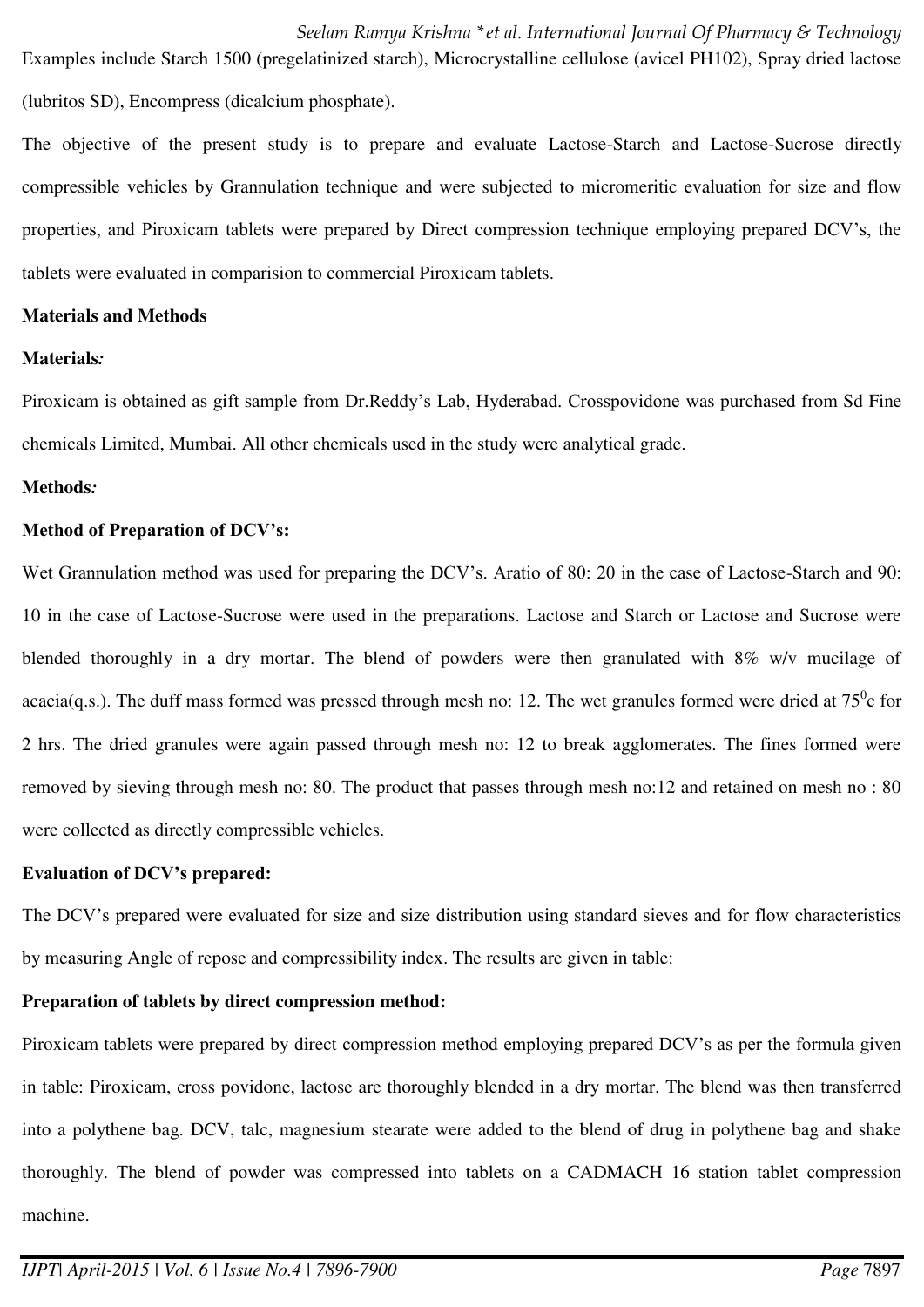friability. Hardness was measured using Pfizer hardness tester. Friability was determined using Roche friabilator.

**Evaluation of tablets:** All the prepared tablets were evaluated for disintegration time, dissolution time, hardness and

**Disintegration time:** The *in vitro* disintegration time was determined using disintegration test apparatus. One tablet was placed in each of six tubes of apparatus and one disc was added to each tube. The basket assembly was positioned in water. The time taken for complete disintegration of the tablet was measured.

**Dissolution test:** *In vitro* dissolution studies for tablets were carried out using USP paddle method in 900ml of 0.1 N HCL, using ELECTROLAB 8 station dissolution rate test apparatus maintained at 37±0.5℃ at 50 rpm. Five millilitres of aliquots were withdrawn at 5, 10, 15, 20, 30, 40 and 60minutes from the basket and replaced by 5ml of fresh dissolution media. The collected samples were analyzed after suitable dilution at 333nm using UV- Visible spectrophotometer against the blank.

#### **Results and Discussion**

Lactose-Starch and Lactose-Sucrose directly compressible vehicles were prepared by wet granulation method. The DCV's prepared were granular, discrete and free-flowing. The size and size distributions are shown in table:

The size frequency distributions of the 2 DCV's prepared are approximately normal distributions. In the micromeritic evaluation the DCV's prepared exhibited good flow characteristics. The Angle of repose was found to be 16.6 and 24.4 respectively with lactose-starch and lactose-sucrose DCV's. The compressibility index values were found to be 13.27 and 16.66 in case of lactose-starch and lactose-sucrose DCV's.

Piroxicam tablets were prepared by direct compression method employing Lactose-Starch and Lactose-Sucrose DCV's and the tablets were evaluated in comparision to a commercial Piroxicam tablet formulation. Piroxicam tablets formulated disintegrated rapidly within 50 sec. The hardness and friability of the formulated tablets were in the range of 4-5 kg/cm<sup>2</sup> and 0.3-0.4 % respectively. The formulated tablets also gave rapid dissolution of Piroxicam when compared to commercial tablets. The dissolution rate was found to be 0.1316, 0.096 and 0.0124 min<sup>-1</sup> respectively with the tablets prepared employing Lactose-Starch, Lactose-Sucrose and commercial tablets. Dissolution efficiency was also higher in the case of formulated tablets when compared to commercial product.

#### **Conclusion**

Lactose-Starch and Lactose-Sucrose directly compressible vehicles prepared by Grannulation method were found to be granular and free-flowing. The size distribution of DCV's approximated to normal distribution. As such the two DCV's prepared were found to be suitable for use in direct compression method for preparation of tablets.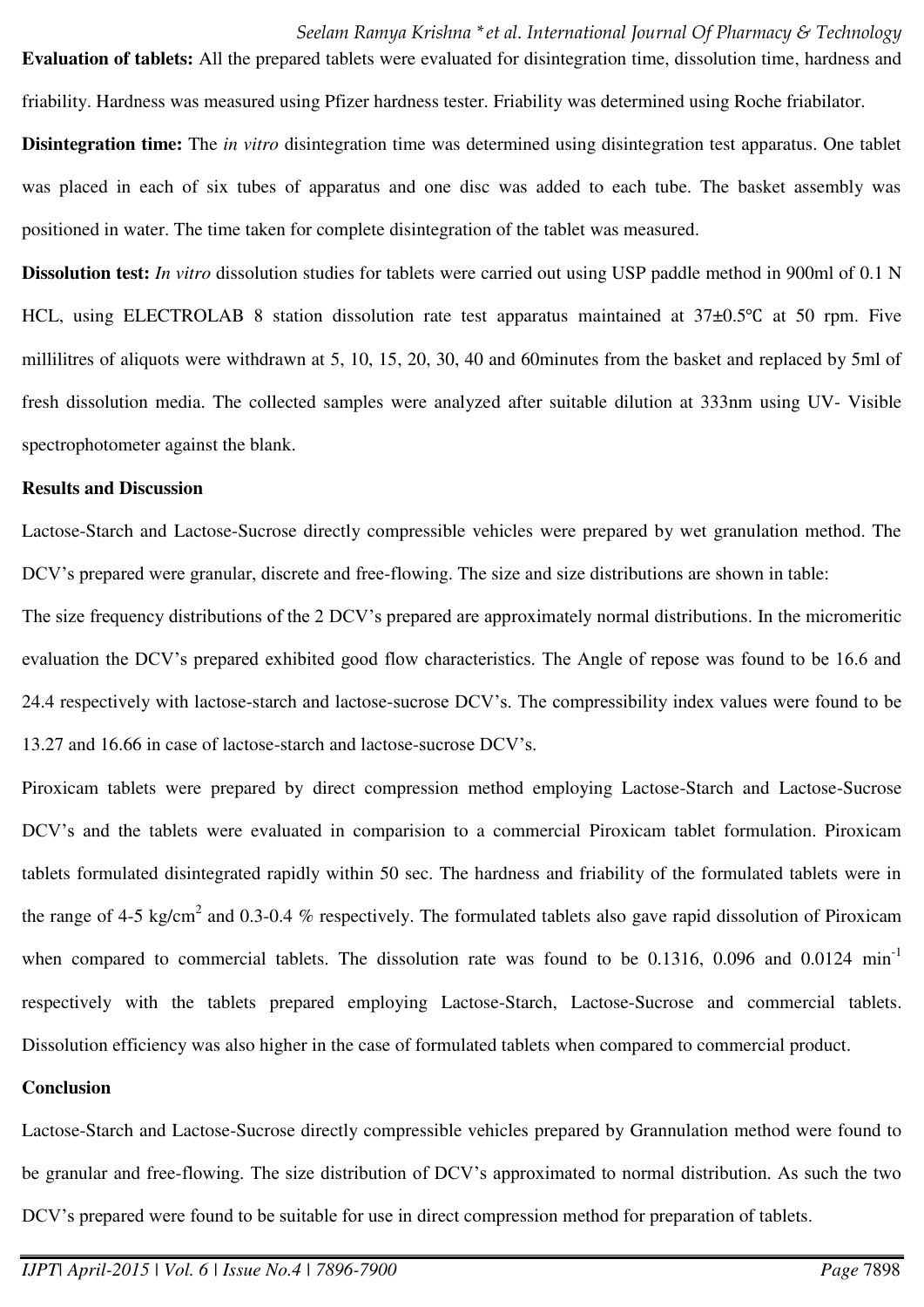*Seelam Ramya Krishna \*et al. International Journal Of Pharmacy & Technology*

Piroxicam tablets with rapid disintegration and dissolution characteristics could be formulated using Lactose-Starch and Lactose-Sucrose DCV's prepared in the laboratory. The dissolution rate and dissolution efficiency of the formulated tablets were much higher than those of commercial products.

## **Figure 1: Dissolution data of Piroxicam.**



## P+L+Sucrose (piroxicam+lactose+sucrose) P+L+Starch (piroxicam+lactose+starch)

## **Table-1: Physical parameters of Piroxicam tablets.**

|                 |                                  |      | Disintegration |
|-----------------|----------------------------------|------|----------------|
| Formulation     | Hardness(kg/cm2)   Fraibility(%) |      | time (min-sec) |
| Lactose+Sucrose |                                  | 0.3  | $0 - 48$       |
| Lactose+Starch  |                                  | 0.41 | $0 - 50$       |
| Commercial      |                                  | ) 75 | $0 - 24$       |

**Table-2: Dissolution parameters of Piroxicam tablets.** 

| Formulation     | PD10 $(\%)$ | $T50$ (min) | K(1/min) | $DE30\%$ |
|-----------------|-------------|-------------|----------|----------|
| Lactose+Sucrose | 70.66       |             | 0.132    | 76.44    |
| Lactose+Starch  | 71.881      | 5.5         | 0.096    | 67.947   |
| Commercial      | 35.509      | 34          | 0.0124   | 35.88    |

### **Table-3: Formula of Piroxicam tablets prepared by Direct Compression method**.

| <b>INGREDIENTS</b>         | <b>QUANTITY(1 TAB)</b> |
|----------------------------|------------------------|
| Piroxicam                  | $20 \text{ mg}$        |
| Cross povidone $(5%)$      | $11.5 \text{ mg}$      |
| Magnesium stearate $(2\%)$ | $4.6$ mg               |
| talc $(2\%)$               | $4.6 \text{ mg}$       |
| DCV (70%)                  | $161$ mg               |
| Lactose                    | 28.3 mg                |

### **Table-4: Micromeritic Properties of prepared Grannules.**

| <b>PROPERTY</b>     | Lactose-Starch | Lactose-Sucrose |
|---------------------|----------------|-----------------|
| Particle size       | 830.499 µm     | 782.026 µm      |
| <b>Bulk</b> density | $0.434$ g/cc   | $0.385$ g/cc    |
| Tapped density      | $0.479$ g/cc   | $0.462$ g/cc    |
|                     |                |                 |